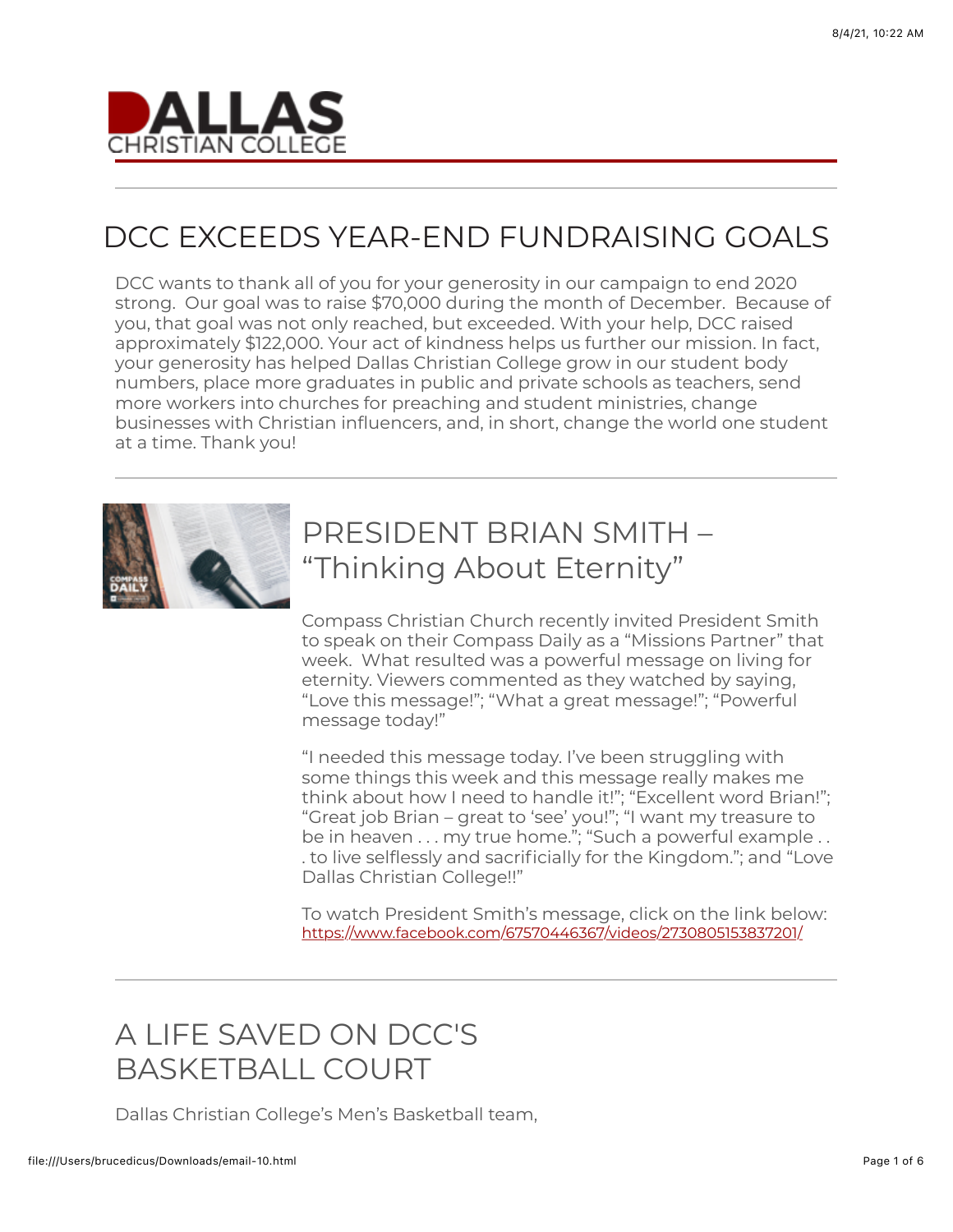coached by Dwight Coleman, played an intense basketball game that was followed by a life being saved. Coach Coleman was "closing up the gym. I was talking to a dad from the school we played that night. He was walking with me, with his son behind me. We were in the middle of talking and he just fell to the floor . . . dead. The next twenty-two minutes felt like twenty years of my life. We started doing CPR – I even heard what I thought was his ribs cracking (later, the doctor said there were no cracked ribs)." Stephen Cobb, Director of IT and a military veteran, remembered that DCC had an AED and sent a student to go get it.



#### [[Read More](https://www.dallas.edu/e-news-a-life-saved/)]



## RENOWNED AUTHOR MEETS WITH DCC STUDENTS

Kathleen Kent, the author of the historical novel. The Heretic's Daughter, (and many other historical novels) agreed to join adjunct professor (and DCC alum) Fred Villa's class at DCC. The class had read the historical novel that was based on Ms. Kent's ancestors' experiences during the Salem witchcraft trials. The students and class guests were given the opportunity to ask questions about the historical background, the characters in the book, and even what it's like to write a novel. This was such a great opportunity for the students to hear from her and to introduce her to Dallas Christian College students! Ms. Kent was thrilled to share her insights and enjoyed interacting with the students and class guests. To watch the entire class Zoom recording, you can click on the following link:

[https://drive.google.com/file/d/1f10E23nSwZpfbB8LjP8](https://drive.google.com/file/d/1f10E23nSwZpfbB8LjP8TASMWGVcBjuSf/view?usp=sharing) TASMWGVcBjuSf/view?usp=sharing



## 2020 - A YEAR IN REVIEW AT DCC 2020 - A IN REVIEW AT DCC

In January of 2020, DCC began to make aggressive, strategic decisions regarding the future of the College. See below a list of some of the incredible steps of progress DCC took, even in a year of COVID-19

#### [[READ MORE](https://www.dallas.edu/e-news-2020-in-review/)]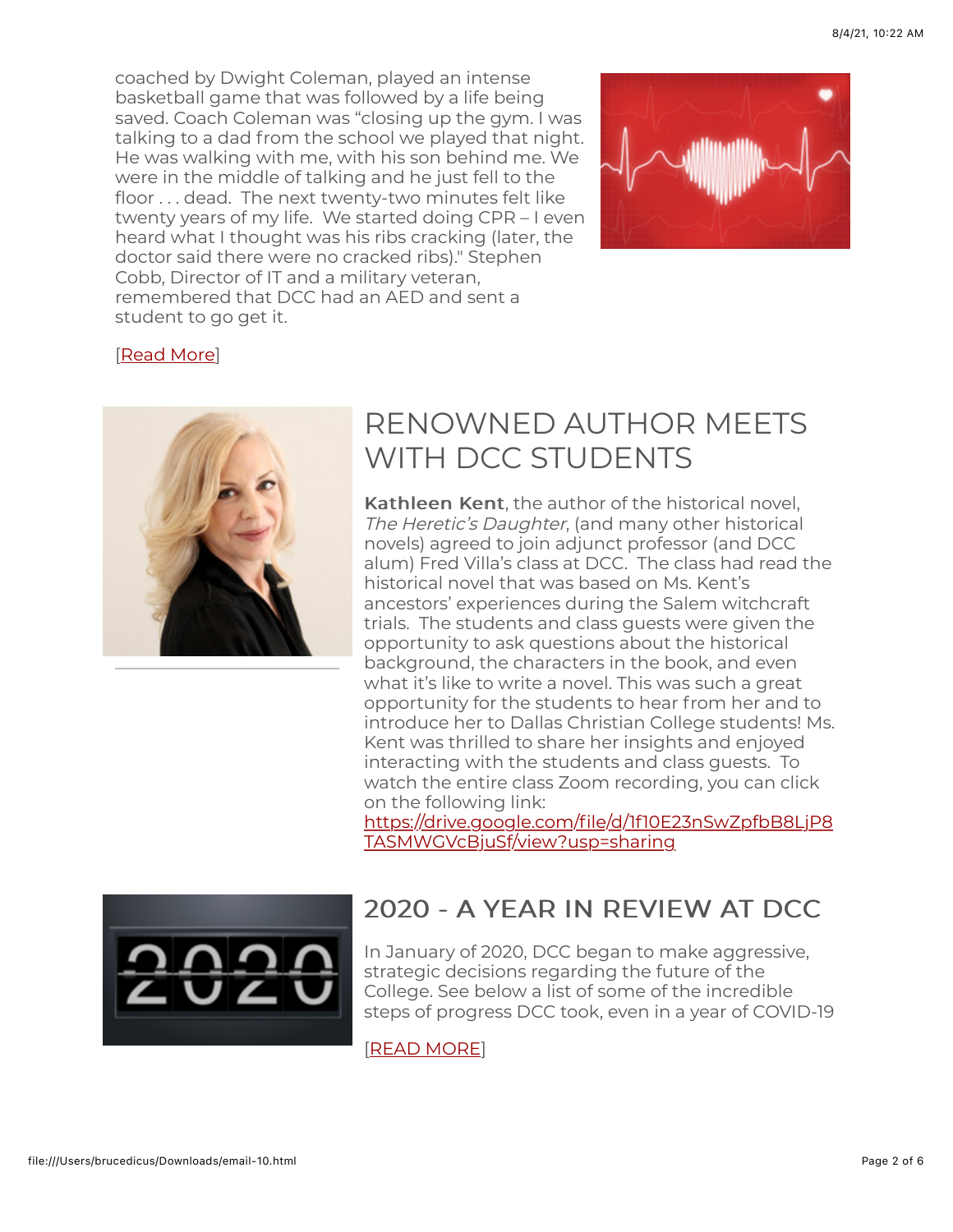# DCC'S ENROLLMENT GROWS!

Spring 2021 is the fourth consecutive term of growth! Thirty (30) new students enrolled compared to 13 last year (We set our budget more aggressively at 16 and nearly doubled that number.) The increase came from stellar athletic recruiting, especially men's (Dwight Coleman) and women's (Larry Tidwell) basketball and men's baseball (Denny Dixon) and our fully-staffed admissions team working through an entire admissions cycle. We are not yet sure whether this is a record, but it is certainly the highest traditional new enrollment in 10 years.



Fall 2021 also looks good at this point. DCC has 90 traditional undergrad admitted students compared to 18 at this time a year ago. We expect additional enrollment, when compared to Fall 2020, to come from:

- honors scholarships
- ministry scholarships
- intentional recruiting among churches through the collaboration of Admissions and Advancement
- initiation of women's softball

DCC also has a great consortium with Compass Christian Church (Compass Academy), Carolina Christian College, and Manhattan Christian College.

In short, enrollment looks strong for Fall 2021!



## REGARDING COVID-19

In general, our campus has only been moderately impacted in terms of cases. Our protocols are working well and our faculty, staff, and students are on-board. We have faced challenges navigating visitors on campus, such as athletic fans. Pray for us as we work through these issues. We want to be safe, while still functioning as highly as possible.

## DCC REMEMBERS AND HONORS MEN'S BASEBALL "MOM"

President Brian Smith wrote, "Glenda Dixon, wife of our beloved Head Men's Baseball Coach, Denny Dixon,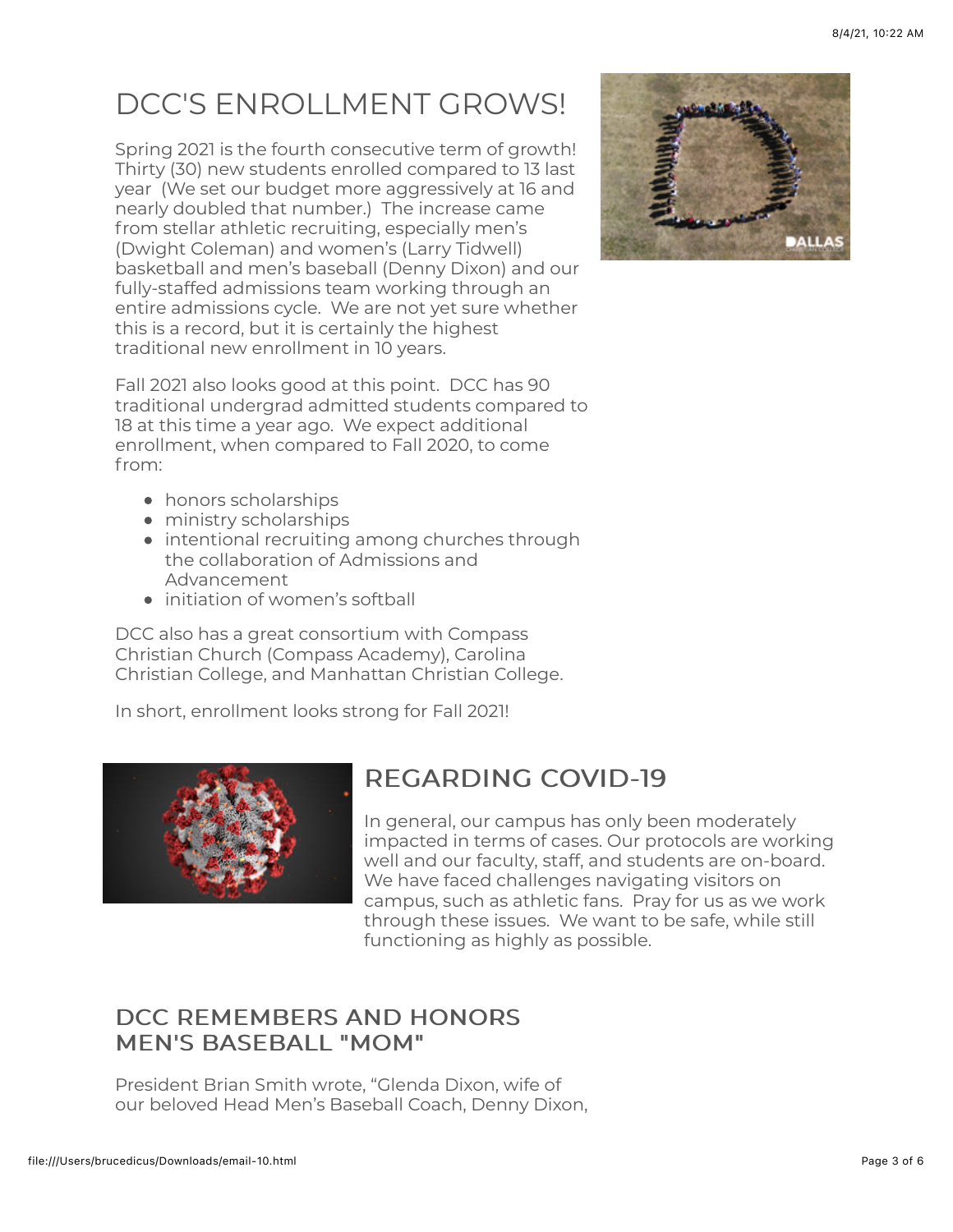passed away on December 30 due to COVID-19 complications. Coach Dixon and Glenda were married over 40 years and had 9 children (and many grandchildren). He is coaching our home opener double-header as I write this. As he said, 'my heart is in a thousand pieces.' Pray for Denny and his family. Glenda was the 'matriarch' of our baseball program and had a huge impact on many of us. She will be missed."

#### [\[READ MORE](https://www.dallas.edu/e-news-dcc-remembers/)]





### DCC DAY OF PRAYER: "MAKE PRAYER **HAPPEN!**

We realize that many of you are receiving this update at a very challenging time. So many of our partners in ministry have been affected by the severe cold as well as the ongoing pandemic. If you have a specific need or concern you would like for us to pray for, you may submit your prayer request using the link below:

#### [Prayer Request Form](https://u12533887.ct.sendgrid.net/ls/click?upn=PQIKnniIfU7mLViBAyt8QGTO3eoWmLOynStuvy6jz2Iy7Mi0TVpHmSzUr-2F34OH7jVEjozm4qL8oZdpnKoOYbLUttU3grLUNEet5QJAb1pTCwSD02Gbe-2FVALP38NNj-2BVKZTay_qtPTB-2FykikJn0VXF4yyRiILU5fbtXuOaUhUFIYo9Zcr-2FU30KasJWtW3Lt57d9NhF9JejUWtDJn2ZGxXs5ullF8-2Ba3xAa2QL6aMehul5t2Lvd8LFb6-2BvzZx6jt9pW8mHeVjQx3nlv4Jovsn-2F3w-2BIPunM2-2BHRDufJdGHM4-2Fw22yniReWzmYqbGgiXrVZ6VL2xBUCSfdSVcDakzqfNBKr4beJq2LhEDcxc-2BDkVXzJv4Y8Ad7LC5UZC-2FHY-2Bp-2FJFDuulACbHD69mDQmqQHh-2FIbsR2k-2F7XbSxodaen1CZtT-2B9CSMXt1vQn3D3fUE2hVQMvjSLTQ4xw51l5K2NXpHaV-2Bn-2BZYS6PU0kZ9dQH-2FxjpjRdBOv1hRHU-2BGbCSECaNRzT6g6uX1-2BqAlAKmyVmO3h-2BH9DVyaw-3D-3D)

"This is the confidence we have in approaching God: that if we ask anything according to his will, he hears us. And if we know that he hears us--whatever we ask--we know that we have what we asked of him" (1 John 5:14-15).

Friday, January 22nd, was a day that the DCC family dedicated to praying for not only the College and its mission but also for you, our partners in ministry. With the many challenges that churches and individuals are facing this new year, we felt it important to pause and spend time thanking God for His provision in the past and praying for those needs and opportunities of the present and the future. One DCC alum who requested prayer stated, "It's great knowing that I can still reach out to you all when I'm going through something."

# **ATHLETIC NEWS**

### A New Sport Begins Fall 2021!

Women's Softball will begin this fall. Coach Patrick Hallahan is already recruiting the very first women's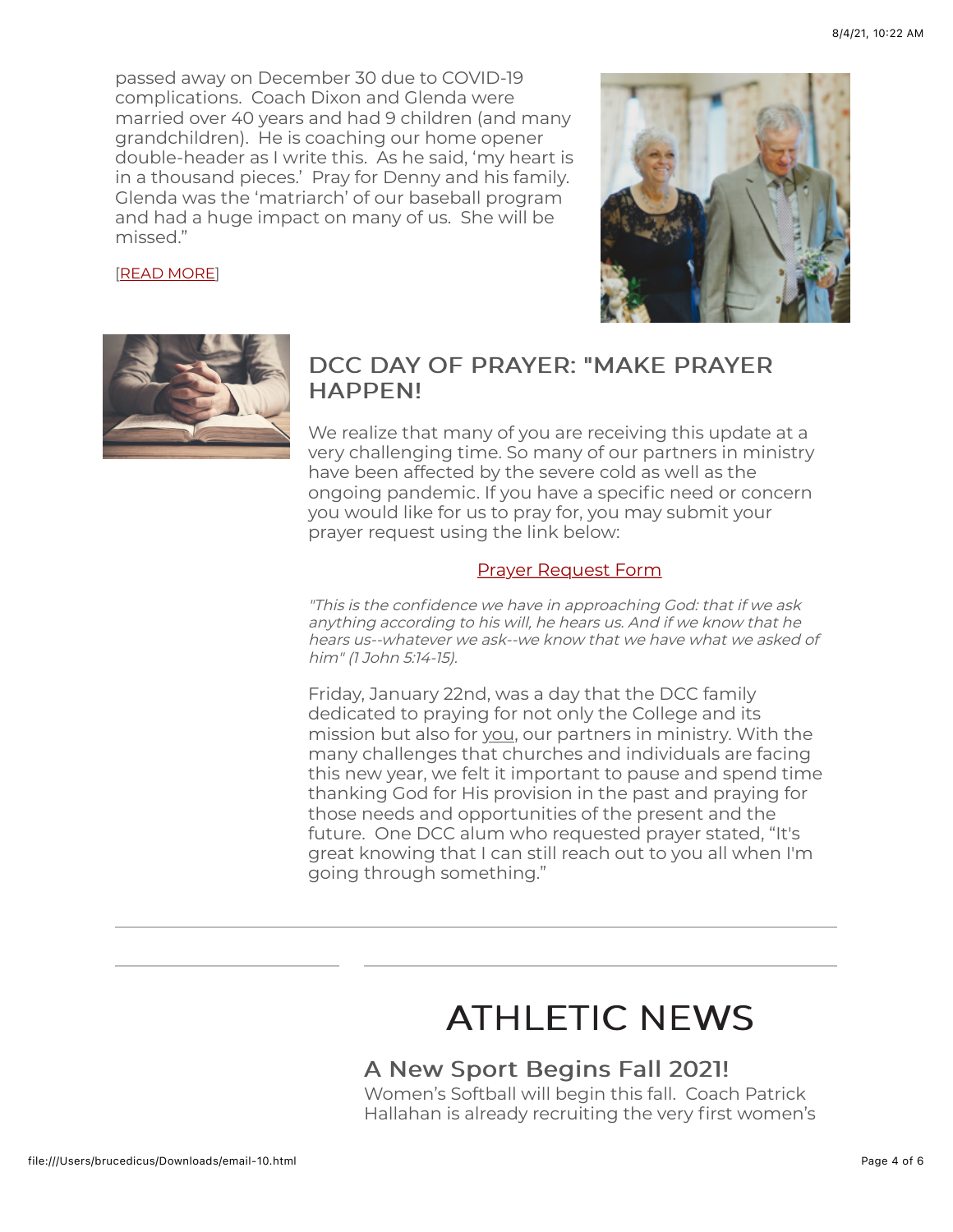

softball team! If you know of a young lady who would like to participate, please contact Athletic Director Gregg Mucerino at [gmucerino@dallas.edu.](mailto:gmucerino@dallas.edu.)

### Men's Basketball

Dallas Christian College's Men's Basketball was featured in the Dallas Morning News in the following video:

<https://youtu.be/dYRSfRU-yKc>

## Watch Basketball and Baseball Online!

If you would like to join the approximately 6,500 DCC fans watching DCC sporting events online, go to: [www.dccsports.com](http://www.dccsports.com/)

# UPCOMING EVENTS

Kingdom Week Dallas – March 7-10. DCC will partner with Cornerstone Christian Church to focus on feeding and ministering to the homeless in Dallas.

Admissions' Spring Preview Day – April 15.

# WF CARF

You are part of the DCC Family and we are praying for you during this unprecedented time, that you will be safe and healthy. The DCC family chooses faith over fear because we know God has a plan and a purpose in all of this. We encourage you to look to God's Word and seek His face in prayer to find peace and comfort.

Please know that if you are in need, we are here for you. Don't hesitate to reach out so that we can connect.

[wecare@dallas.edu](mailto:wecare@dallas.edu) goes directly to the President's Office. If you have an issue that you have not been able to resolve or if you want to acknowledge someone in the DCC family that has gone the extra mile serving you, please let us know.

**Our Contact Information** \*{{Organization Name}}\* \*{{Organization Address}}\* \*{{Organization Phone}}\*